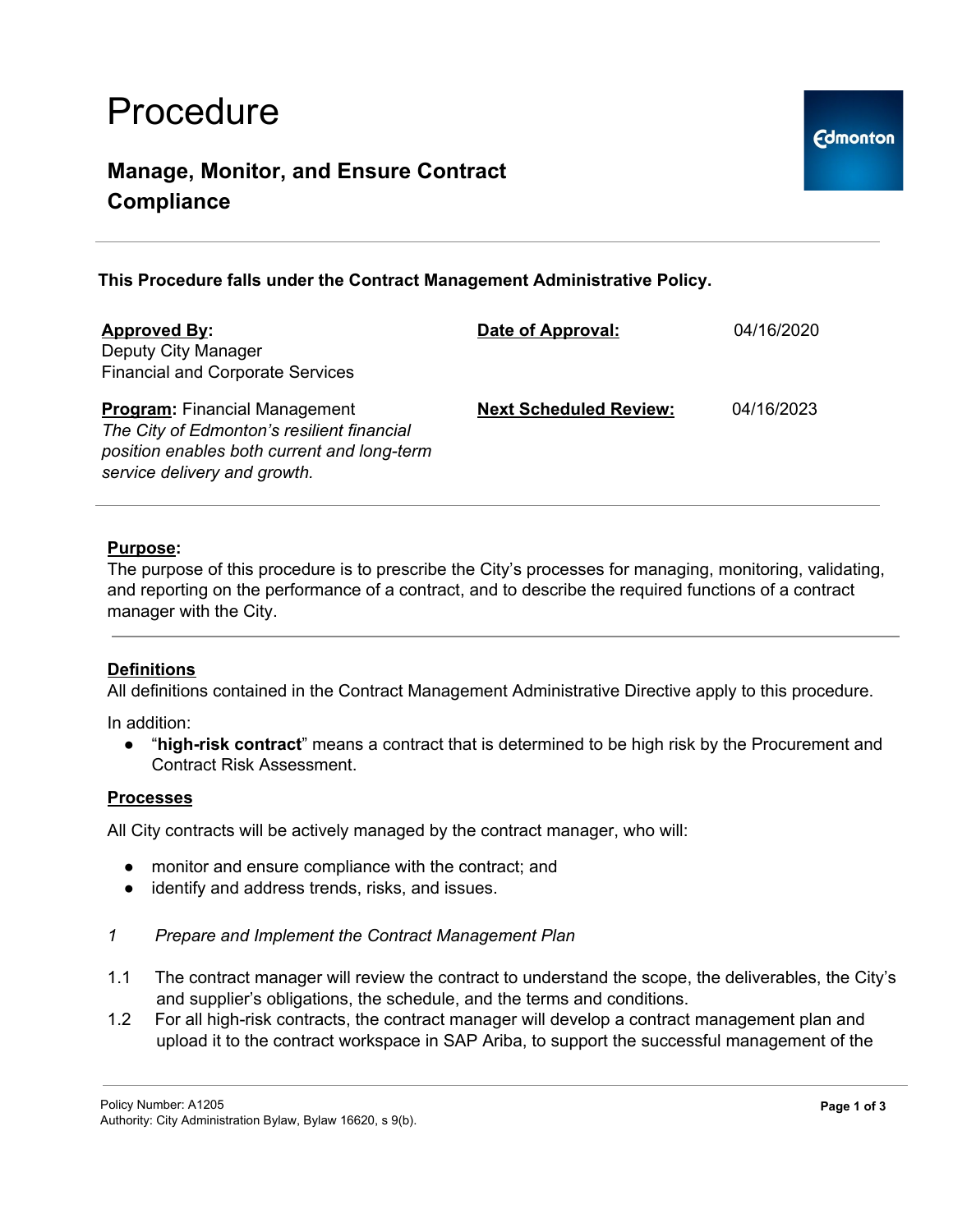# Procedure

## **Manage, Monitor, and Ensure Contract Compliance**

### contract.

- 1.2.1 All contract management plans must consider:
	- the contract's key deliverables, risks, and performance measures;
	- the frequency and extent of the collection, analysis, and reporting of monitoring information;
	- the management of changes and variances;
	- the management of the supplier performance;
	- the validation of invoices and/or service entries;
	- the support for payments in accordance with the contract terms;
	- the format, content, frequency, and distribution of progress status reports;
	- the contract close out documentation requirements, such as a notice of contract closure or warranty documentation; and
	- any other matters that could affect the success of the contract in meeting its objectives.
- 1.3 The contract manager will scale the plan appropriately to reflect the magnitude of the contract's scope, complexity, value, duration, and risks.
- 1.4 If appropriate with regard to the scale and nature of the contract, the contract manager will, before the supplier commences providing any goods, services, construction or intellectual property rights, schedule and chair a kick-off meeting with the supplier, other City employees and stakeholders to review the contract management plan.
- *2 Monitor and Ensure Compliance with the Contract*
- 2.1 Using SAP Ariba, throughout the term of the contract and in accordance with the approved contract management plan, if applicable, the contract manager will:
	- monitor the City's performance of its obligations to the supplier;
	- provide oversight to the supplier's performance and its obligations to the City;
	- before allowing payment to be made to the supplier, validate invoicing and support payments to be made by the City by verifying that the quantity, quality, timing, and cost of the received deliverables are in accordance with the contract;
		- $\circ$  if the contract allows for discounted pricing if early payment is made, the contract manager will make reasonable efforts to ensure early payment is made to secure the discounted pricing;
	- conduct periodic performance reviews with the supplier as per the Manage Supplier Performance procedure;
	- track the cumulative value of the contract; and
	- prepare and present contract status reports to the delegated authority who approved the contract as agreed upon with him or her.
- *3 Identify and Address Trends, Risks, and Issues*